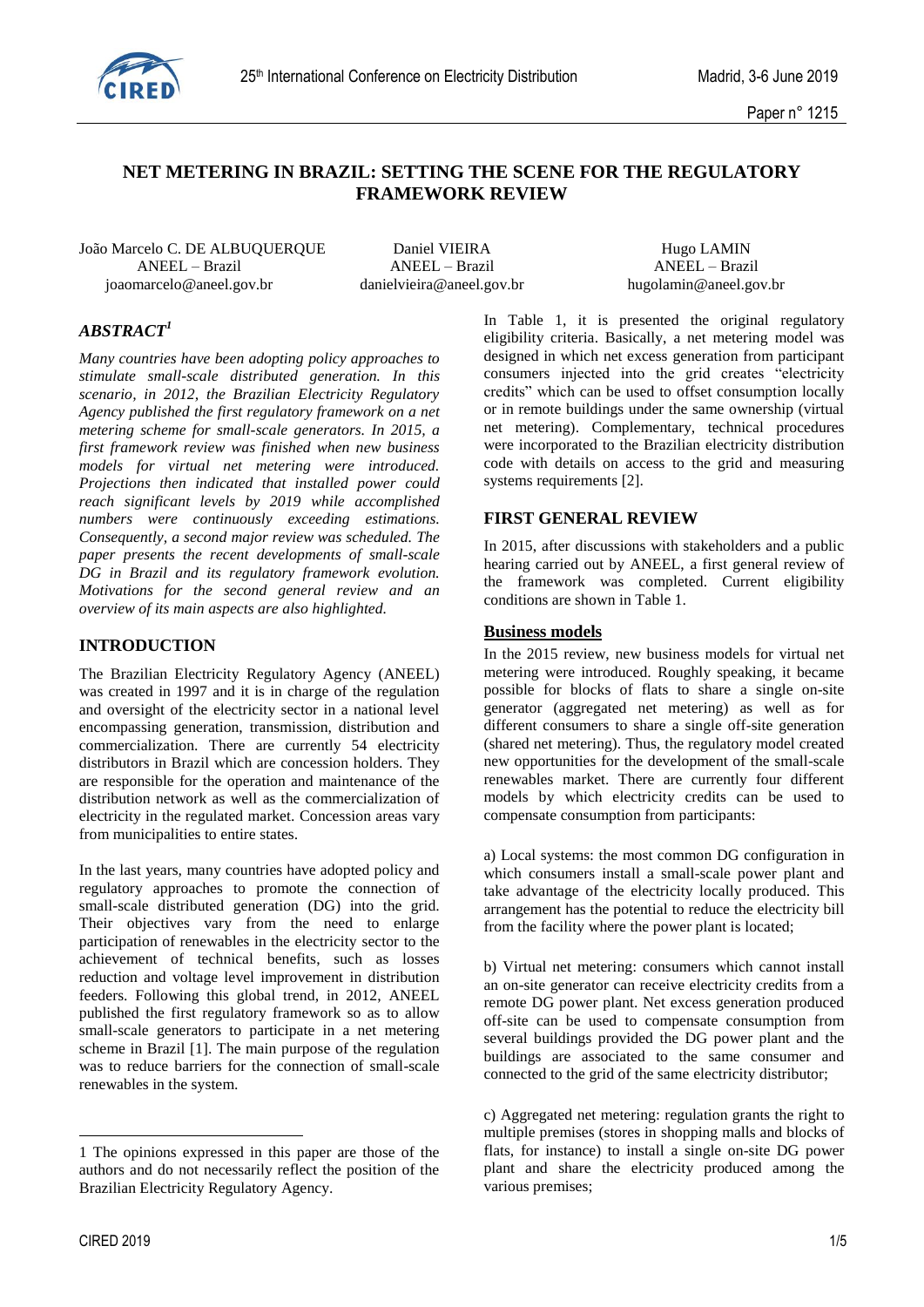

| Table $1 - Net$ metering criteria [1]       |                                                                                                |                                                                                 |  |  |  |
|---------------------------------------------|------------------------------------------------------------------------------------------------|---------------------------------------------------------------------------------|--|--|--|
| Category                                    | <b>2012 Original Regulation</b>                                                                | <b>Current Regulation</b>                                                       |  |  |  |
| <b>Sources</b>                              | Hydro, photovoltaic, wind, biomass,<br>qualified* CHP                                          | Any renewable and qualified <sup>*</sup> CHP                                    |  |  |  |
| Installed power $(P)$                       | $P \leq 100$ kW (micro-generation)<br>$100 \text{ kW} < P \leq 1 \text{ MW (mini-generation)}$ | $P \le 75$ kW (micro-generation)<br>75 kW < $P \le 5$ MW (mini-generation)      |  |  |  |
| Location                                    | Installed in premises connected to the<br>distribution network                                 | Installed in premises connected to the<br>distribution network                  |  |  |  |
| Electricity credit expiry                   | 36 months                                                                                      | 60 months                                                                       |  |  |  |
| Net excess generation<br>compensation model | Local<br>Virtual net metering                                                                  | Local<br>Virtual net metering<br>Aggregated net metering<br>Shared net metering |  |  |  |

\*In accordance with ANEEL's requirements.

d) Shared net metering: consumers can join together and install an off-site DG power plant which is shared by all participants in the project. Each one owns a percentage of the total electricity generated by the power plant which will be used to offset individual consumptions.

## **Market data**

Net metering models have expanded conditions for investments in DG in Brazil and this section presents information on how market has been responding to the regulatory framework. Electricity distributors are required to periodically inform data on new DG connections which come to integrate the net metering scheme. Information is constantly monitored by ANEEL and publicly available [3]. In this section, data commonly refers to the end of December 2018, but numbers are approximated since information is continuously updated.

The participation of each generation source in terms of installed power and number of systems is presented in Table 2. It is noteworthy the massive predominance of photovoltaic (PV) systems which represent about 83% of total installed capacity and more than 99% of the participants. This trend, also observed in other countries, is mainly due to PV systems' modularity and their simplicity of installation in urban areas.

In regard to types of consumers, in Table 3 it is shown the distribution of total installed power and amount of systems among consumption classes. Commercial consumers account for the majority of the installed power although they are not predominant in terms of number of systems. This evidences that power plants installed by commercial consumers are typically larger than residential generators. In absolute numbers, the majority of installed systems are within the 0-5 kW range, as indicated in Table 4. Despite not being very representative in terms of quantity, the range 30-75 kW accounts for the largest fraction of installed capacity. Considering the mentioned tables, it can be claimed that the two typical types of DG power plants in the net metering scheme are those described in Table 5.

CIRED 2019 2/5

Table 2 – Participation of sources in the scheme by 2018 [3]

| Source   | <b>Quantity of Systems</b> |               | <b>Installed Capacity</b> |      |
|----------|----------------------------|---------------|---------------------------|------|
|          | No.                        | $\frac{0}{0}$ | МW                        | $\%$ |
| Solar PV | 51,640                     | 99.5          | 528                       | 83.4 |
| Thermal  | 131                        | 0.3           | 37                        | 5.8  |
| Hydro    | 63                         | 0.1           | 58                        | 9.2  |
| Wind     | 57                         | 0.1           | 10                        | 1.6  |
| Total    | 51,891                     |               | 633                       |      |

| Table $3$ – Participation of classes in the scheme by 2018 [3] |  |
|----------------------------------------------------------------|--|
|----------------------------------------------------------------|--|

| <b>Class</b> | <b>Quantity of Systems</b> |               | <b>Installed Capacity</b> |               |
|--------------|----------------------------|---------------|---------------------------|---------------|
|              | No.                        | $\frac{0}{0}$ | MW                        | $\frac{0}{0}$ |
| Residential  | 38.939                     | 75.0          | 189                       | 29.9          |
| Commercial   | 8,730                      | 16.8          | 284                       | 44.9          |
| Industrial   | 1,425                      | 2.8           | 81                        | 12.8          |
| Rural        | 2,376                      | 4.6           | 61                        | 9.6           |
| Others       | 421                        | 0.8           | 18                        | 2.8           |
| Total        | 51,891                     |               | 633                       |               |

|  | Table 4 – Participation of capacity ranges in the scheme by 2018 [3] |  |
|--|----------------------------------------------------------------------|--|
|  |                                                                      |  |

| <b>Installed</b>             | <b>Quantity of Systems</b> |               | <b>Installed Capacity</b> |      |  |
|------------------------------|----------------------------|---------------|---------------------------|------|--|
| Capacity<br><b>Band</b> (kW) | No.                        | $\frac{0}{0}$ | <b>MW</b>                 | $\%$ |  |
| $0 - 5$                      | 32,948                     | 63.5          | 102                       | 16.1 |  |
| $5 - 15$                     | 11,947                     | 23.0          | 105                       | 16.6 |  |
| $15-30$                      | 3,725                      | 7.2           | 84                        | 13.3 |  |
| $30 - 75$                    | 2,706                      | 5.2           | 135                       | 21.3 |  |
| 75-200                       | 383                        | 0.7           | 43                        | 6.8  |  |
| 200-1000                     | 154                        | 0.3           | 88                        | 13.9 |  |
| 1000-5000                    | 28                         | 0.1           | 76                        | 12.0 |  |
| Total                        | 51,891                     |               | 633                       |      |  |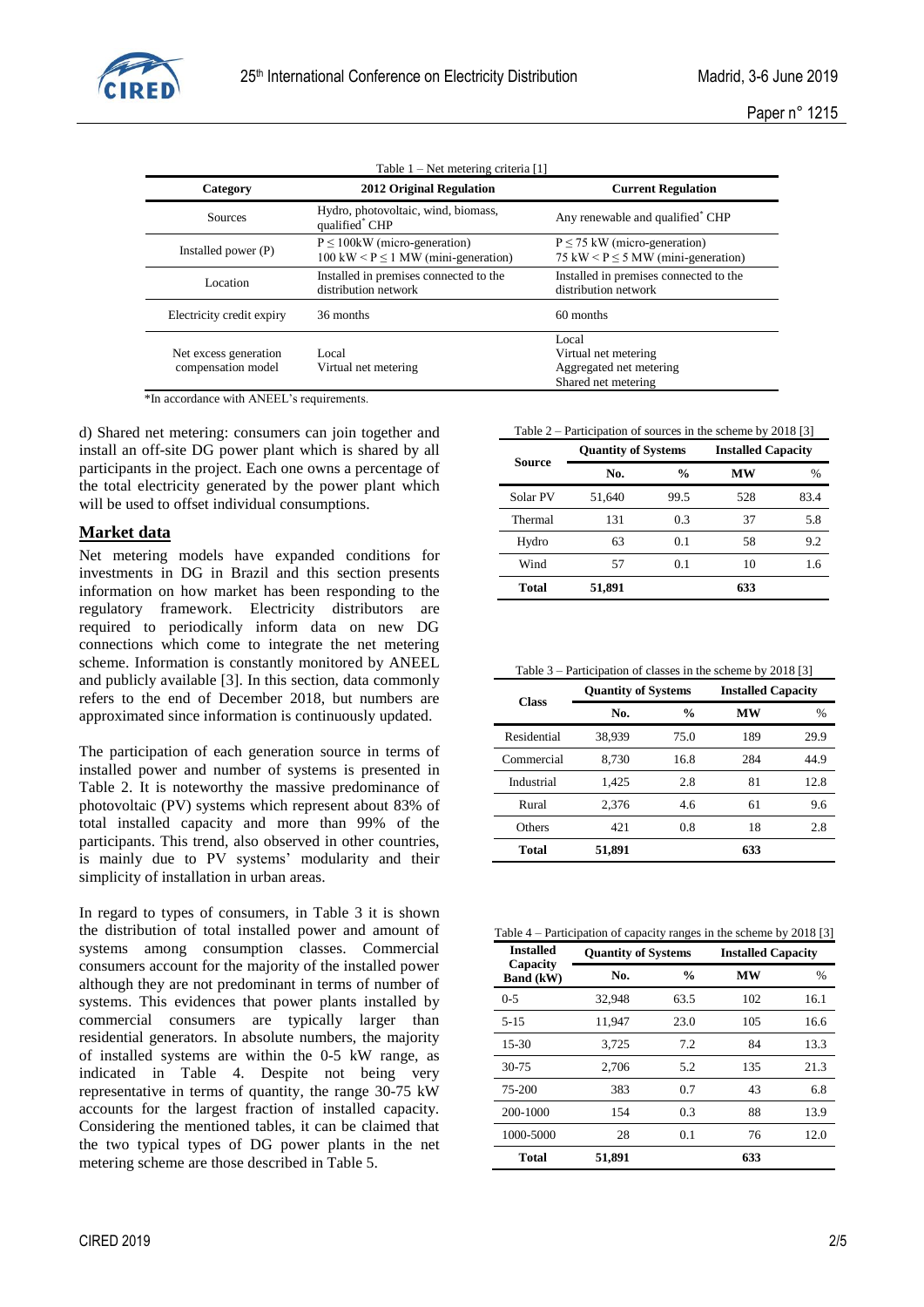

|  | Table 5 – Typical power plants in net metering scheme by 2018 [3] |  |
|--|-------------------------------------------------------------------|--|
|  |                                                                   |  |

| Category                    | Source | <b>Class</b> | <b>Average installed</b><br>power (kW) |
|-----------------------------|--------|--------------|----------------------------------------|
| Small<br>(micro-generation) | PV     | Residential  | 8.31                                   |
| Large<br>(mini-generation)  | PV     | Commercial   | 366.94                                 |

Within the 2015 review, projections were made with regard to the evolution of installed power of generators in the net metering model, as presented in Figure 1. Estimations signalised that total installed capacity would reach significant levels by 2019. Moreover, it was considered that this trend could have potential negative impacts on tariff levels and on the recovery of distribution costs.

Consequently, ANEEL decided to schedule a second general review to happen by the end of 2019 with focus on the model economic case. In other words, discussions would tackle how distribution network costs are allocated among participants. From data periodically informed by distributors, it was possible to observe that accomplished numbers were continuously exceeding 2015 estimations, as highlighted in Figure 1. An evaluation of the amount of installed systems in the past years shows that there was a considerable growth in the number of systems even before changes on the model in 2015. Considering the market opportunities brought by the new business models for electricity compensation in the 2015 review, models can be claimed as part of the reasons for the relatively fast evolution of the number of systems.



Figure 1 – Estimations and performance of installed power from net metering generators in Brazil [3], [4]

# **SECOND GENERAL REVIEW**

Following the 2015 review, the major problem identified was a potential imbalance between the valuation of net excess generation (according to the 2015 regulatory framework) and the maturity level DG will reach in the short term. In this context, ANEEL decided to investigate the issue through a Regulatory Impact Analysis (RIA), a widespread model which is highly recommended to regulators worldwide by important international bodies such as the Organization for Economic Cooperation and Development (OECD) [5].

The aim of the study is to review the existing regulatory model so as to allow small-scale DG to develop sustainably, taking into account distribution costs which are also covered by other network users. In other words, it is necessary to manage potential economic impacts which may arise from the expected DG market progress and, at the same time, not to restrain the development of small-scale renewables. Following the RIA structure, alternatives to tackle the problem ought to be designed which in this case are based on the distribution tariff components which will be applied in the net metering scheme. For each alternative, impacts are assessed so as to identify correspondent costs and benefits to participants and other consumers.

#### **Building scenarios**

Six scenarios were conceived according to different forms of valuing net excess generation injected into the grid by participants. Roughly speaking, distribution tariff is formed by several components and each scenario is characterised by groups of them, as shown in Table 6. In practical terms, in each alternative, net excess generation is valued by the correspondent tariff components and the result is then used to compensate consumption costs in the electricity bill (with consumption valued by the electricity retail tariff).

Scenario 0 is the baseline case in which current status is preserved, which means that net excess generation is valued at retail rate (all tariff components). The other five scenarios estimate different alternatives of valuing net excess generation by eliminating tariff components. In Scenario 1, for instance, tariff share which accounts for the distribution network costs is not considered. This means that 1 kWh injected into the grid would represent less than 1 kWh of electricity credits for billing purposes.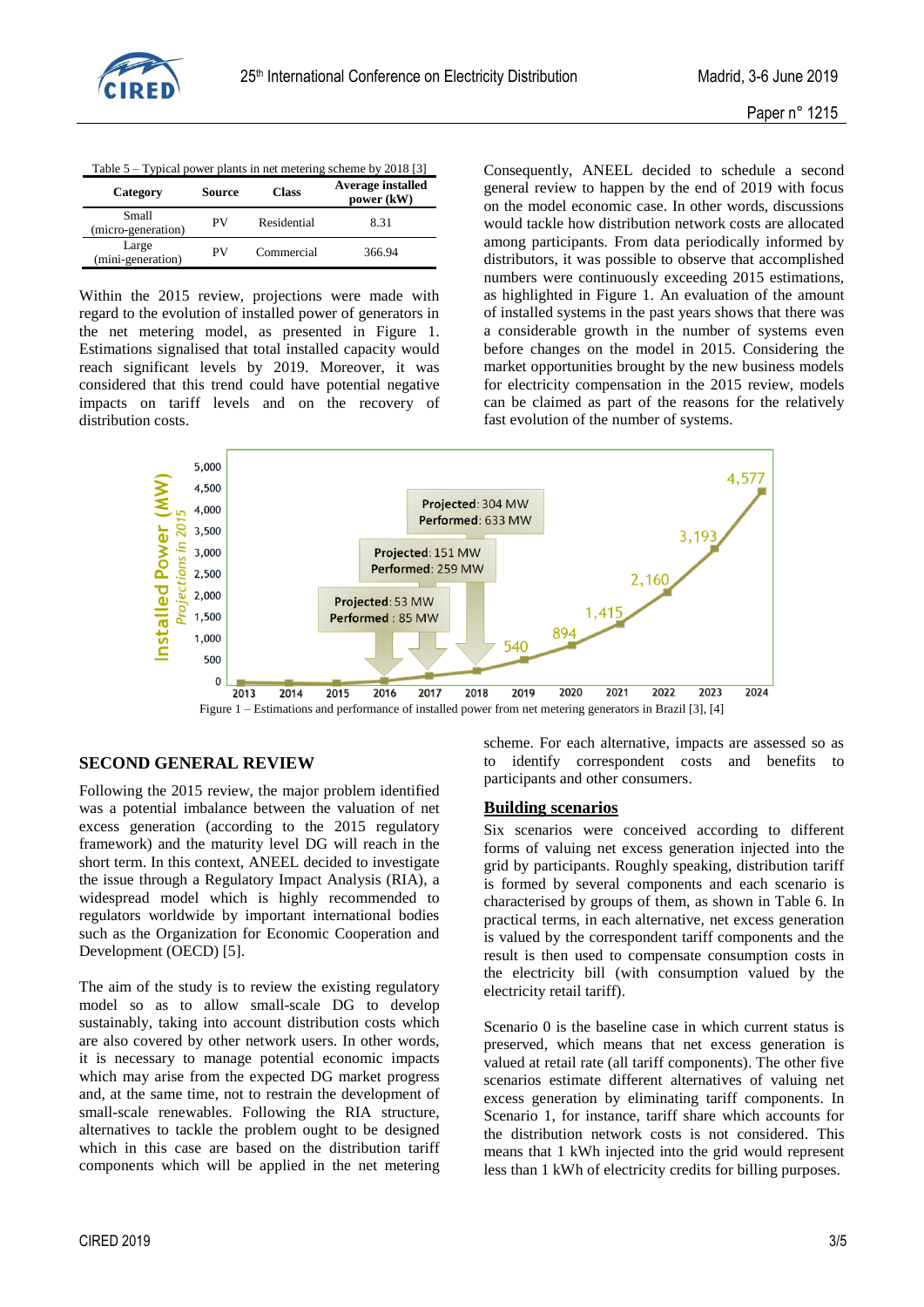

Paper n° 1215

| <b>Distribution</b><br><b>Tariff</b> |   |                           | <b>Scenarios</b> |   |   |
|--------------------------------------|---|---------------------------|------------------|---|---|
| <b>Components</b>                    | 0 | 1                         | $\mathbf{2}$     | 3 | 5 |
| Distribution<br>system               |   |                           |                  |   |   |
| Transmission<br>system               |   |                           |                  |   |   |
| Charges                              |   |                           |                  |   |   |
| <b>Electricity</b> losses            |   |                           |                  |   |   |
| Sectoral charges<br>$+$ Others       |   | $\checkmark$ $\checkmark$ |                  |   |   |
| Electricity                          |   |                           |                  |   |   |

### **Assessing impacts**

It was established that the impacts brought by each alternative would be assessed from two perspectives: the typical consumer which takes part in the net metering scheme (participant consumer) and the other consumers of the electricity distributor which are not participants (other consumers). The impact analysis of each alternative contemplates three stages:

1) Payback: to assess the payback for a participant consumer according to the chosen alternative and the year of installation (considering market tends to consolidate and DG installation costs to decrease as time goes by);

2) Penetration level: to project the amount of consumers which will join the scheme (and consequently the installed power from DG) using the Bass diffusion model [6] with the payback estimated previously;

3) Impacts: to assess positive and negative impacts for both participant and other consumers according to the penetration level (number of installations and total installed power) from previous step.

The categories of impacts are listed in Table 7. Additionally, some positive externalities which are proportional to the number of DG installations were also considered in the study, such as reduction of greenhouse gases emissions and job creation.

### **Proposing alternatives**

In a nutshell, the RIA seeks a balance between the development of DG market and the consequent benefits to the electricity sector. Thus, the study opted for combining the possible scenarios described in Table 6 so as to create alternatives with the following objectives:

1) in the short run, the alternative should present an attractive payback to consolidate DG market; and 2) in the long run, benefits from the achieved DG

penetration level should be captured by the sector.

| Table 7 – Impacts considered in the regulatory review |                |                                            |  |  |
|-------------------------------------------------------|----------------|--------------------------------------------|--|--|
| Consumer                                              | <b>Impacts</b> |                                            |  |  |
|                                                       | Positive       | Reduction in electricity bill              |  |  |
|                                                       |                | Reduction in taxes (from electricity bill) |  |  |
|                                                       |                | <b>Installation</b> costs                  |  |  |
| Participant                                           |                | Maintenance and substitution costs         |  |  |
|                                                       | Negative       | Additional distribution costs due to       |  |  |
|                                                       |                | network availability and remote use of     |  |  |
|                                                       |                | electricity credits                        |  |  |
|                                                       |                | Reduction in electricity purchased by      |  |  |
|                                                       |                | distributors from centralised generators   |  |  |
|                                                       |                | Reduction in transmission and              |  |  |
|                                                       |                | distribution losses (kWh)                  |  |  |
|                                                       | Positive       | Reduction in generation capacity (kW)      |  |  |
| Others                                                |                | needs to meet system demand requisite      |  |  |
|                                                       |                | Extra revenue from additional              |  |  |
|                                                       |                | distribution costs paid by participants to |  |  |
|                                                       |                | meet distributors revenue needs            |  |  |
|                                                       | Negative       | Reduction in distributors electricity      |  |  |
|                                                       |                | market from where to meet distributors     |  |  |
|                                                       |                | revenue needs                              |  |  |

The initial proposal considered that the new regulation would be applied from 2020 while net present value and other calculations for positive and negative impacts used the 2020-2035 horizon. The proposal applied two different approaches depending on the form electricity is compensated in the scheme: local systems (applied to local compensation and aggregated net metering models) and remote systems (virtual and shared net metering models). Moreover, grandfather rights would apply to participants who install systems before the new regulation comes into force. The grandfather provision would last for 10 or 25 years, depending on the system's date of connection.

In regard to local systems, RIA led to the initial perception that maintaining the current net metering model indefinitely can result in relatively high economic impacts and an increase in distribution tariffs to nonparticipant consumers. Consequently, the recommended approach was to maintain the current status (Scenario 0) until local systems market consolidates with the installation of about 3.36 GW in a national level. As soon as that capacity trigger is reached, it is proposed to shift to Scenario 1, in which new participants start to respond for distribution system costs in electricity compensation. It is worth mentioning that, in practice, each distributor would have an individual capacity trigger which would be determined proportionally to the participation of its DG market nationally. This approach would allow areas with higher penetration levels to shift sooner to the longterm scenario.

In relation to remote systems, RIA has shown that holding existing rules would be even more problematic in terms of economic consequences to non-participants. The study indicated that the adoption of Scenario 3 would be